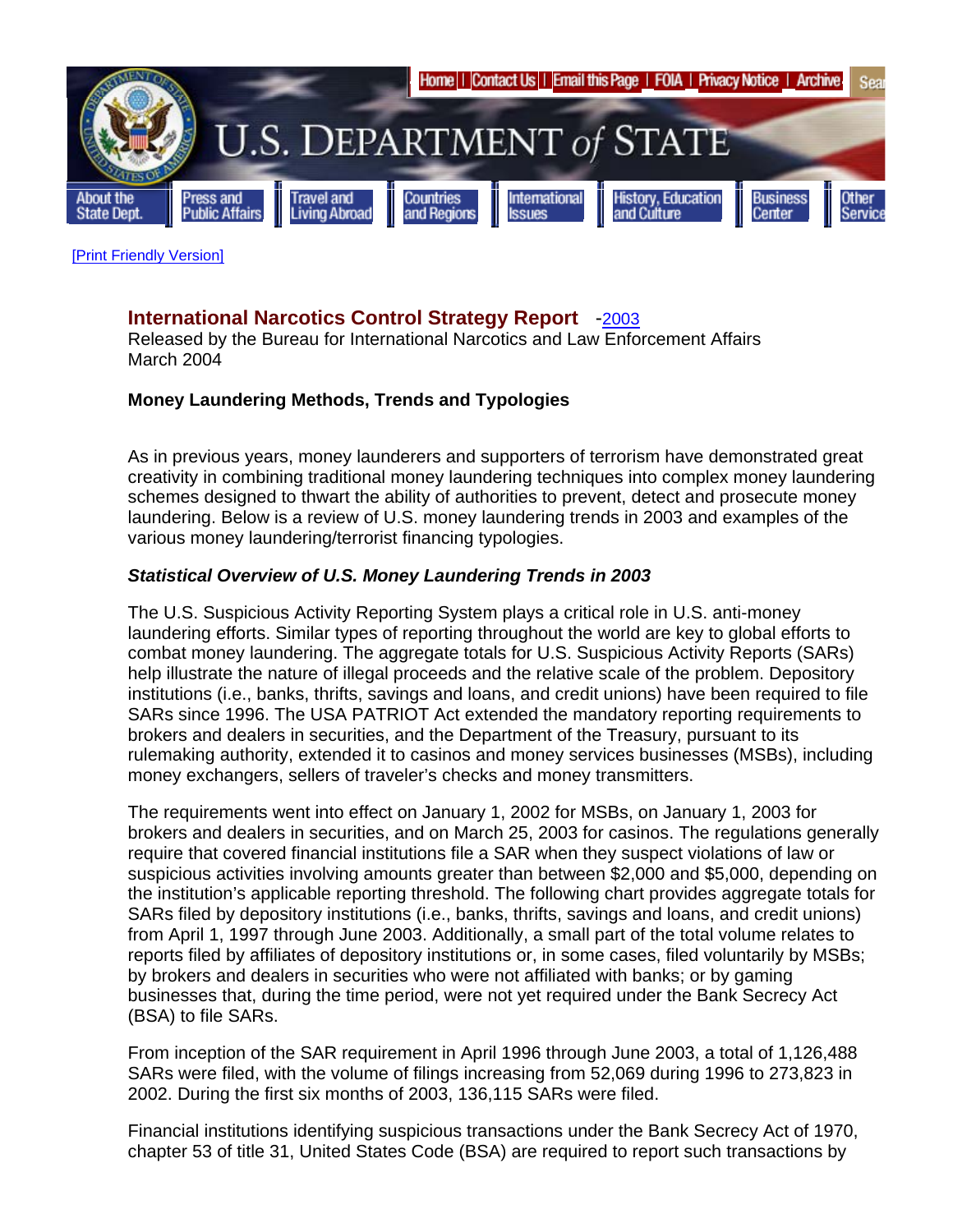filing a SAR with the Financial Crimes Enforcement Network (FinCEN), in accordance with applicable regulations. SARs are not proof of illegal activity; rather they note possible wrongdoing that warrants further investigation. An actual determination of criminal activity can only be made following an investigation by law enforcement of the activity addressed in the SAR.

## **Table 1: Frequency Distribution of SAR Filings by Characterization of Suspicious Activity**

| <b>Violation Type</b>                      | 1997   | 1998   | 1999           | 2000   | 2001    | 2002    | 2003   |
|--------------------------------------------|--------|--------|----------------|--------|---------|---------|--------|
| <b>BSA/Structuring/Money</b><br>Laundering | 35,625 | 47,223 | 60,983         | 90,606 | 108,925 | 154,000 | 72,462 |
| <b>Bribery/Gratuity</b>                    | 109    | 92     | 101            | 150    | 201     | 411     | 261    |
| <b>Check Fraud</b>                         | 13,245 | 13,767 | 16,232         | 19,637 | 26,012  | 32,954  | 16,803 |
| <b>Check Kiting</b>                        | 4,294  | 4,032  | 4,058          | 6,163  | 7,350   | 9,561   | 5,333  |
| <b>Commercial Loan Fraud</b>               | 960    | 905    | 1,080          | 1,320  | 1348    | 1,879   | 934    |
| Computer Intrusion <sup>1</sup>            | 0      | 0      | $\overline{0}$ | 65     | 419     | 2,484   | 3,605  |
| <b>Consumer Loan Fraud</b>                 | 2,048  | 2,183  | 2,548          | 3,432  | 4,143   | 4,435   | 2,271  |
| <b>Counterfeit Check</b>                   | 4,226  | 5,897  | 7,392          | 9,033  | 10,139  | 12,575  | 6,445  |
| <b>Counterfeit Credit/Debit</b><br>Card    | 387    | 182    | 351            | 664    | 1,100   | 1,246   | 659    |
| <b>Counterfeit Instrument</b><br>(Other)   | 294    | 263    | 320            | 474    | 769     | 791     | 615    |
| <b>Credit Card Fraud</b>                   | 5,075  | 4,377  | 4,936          | 6,275  | 8,393   | 12,780  | 6,037  |
| <b>Debit Card Fraud</b>                    | 612    | 565    | 721            | 1,210  | 1,437   | 3,741   | 4,575  |
| Defalcation/Embezzlement                   | 5,284  | 5,252  | 5,178          | 6,117  | 6,182   | 6,151   | 2,887  |
| <b>False Statement</b>                     | 2,200  | 1,970  | 2,376          | 3,051  | 3,232   | 3,685   | 2,316  |
| Misuse of Position or Self<br>Dealing      | 1,532  | 1,640  | 2,064          | 2,186  | 2,325   | 2,763   | 1,564  |

#### **April 1, 1997 Through June 30, 2003**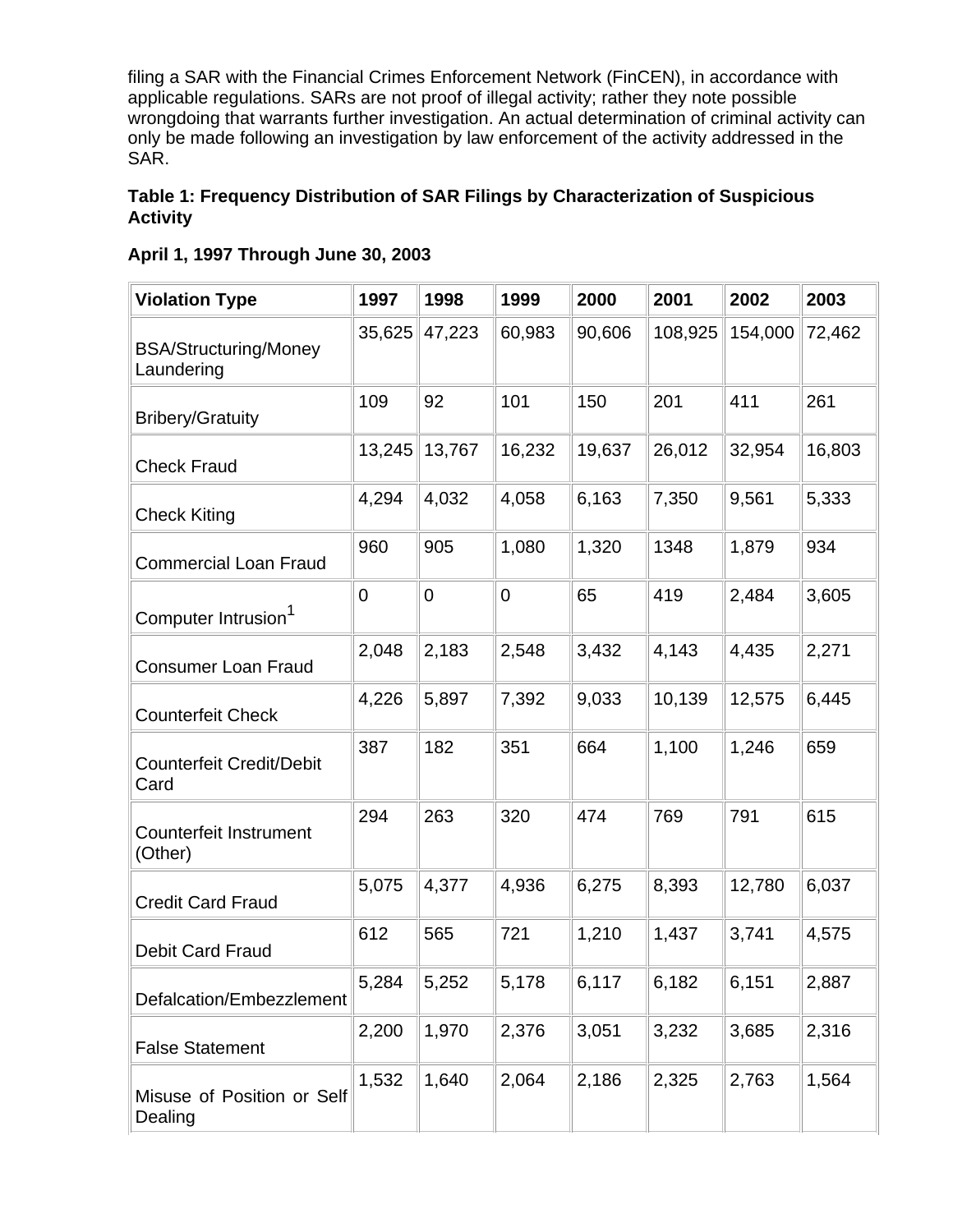| Mortgage Loan Fraud             | 1,720  | 2,269   | 2,934   | 3,515   | 4,696   | 5,387   | 3,649   |
|---------------------------------|--------|---------|---------|---------|---------|---------|---------|
| <b>Mysterious Disappearance</b> | 1,765  | 1,855   | 1,854   | 2,225   | 2,179   | 2,330   | 1,264   |
| Wire Transfer Fraud             | 509    | 593     | 771     | 972     | 1,527   | 4,747   | 4,317   |
| Other                           | 6,675  | 8,583   | 8,739   | 11,148  | 18,318  | 31,109  | 15,854  |
| Unknown/Blank                   | 2,317  | 2,691   | 6,961   | 6,971   | 11,908  | 7,704   | 2,290   |
| <b>Totals</b>                   | 88,877 | 104,339 | 129,599 | 175,214 | 220,603 | 300,733 | 154,141 |

<sup>1</sup>The violation of Computer Intrusion was added to Form TD F 90-22.47 in June 2000. Statistics date from this period.

#### *General Money Laundering Trends in 2003*

Organized crime and narcotics-traffickers have used the following methods for decades to launder their illegal proceeds. These methods continue to be used frequently.

- Financial activity inconsistent with the stated purpose of the business;
- Financial activity not commensurate with stated occupation;
- Use of multiple accounts at a single bank for no apparent legitimate purpose;
- Importation of high dollar currency and traveler's checks not commensurate with stated occupation;
- Significant and even dollar deposits to personal accounts over a short period;
- Structuring of deposits at multiple bank branches to avoid Bank Secrecy Act requirements;
- Refusal by any party conducting transactions to provide identification;
- Apparent use of personal account for business purposes;
- Abrupt change in account activity;
- Use of multiple personal and business accounts to collect and then funnel funds to a small number of foreign beneficiaries;
- Deposits followed within a short period of time by wire transfers of funds;
- Deposits of a combination of monetary instruments atypical of legitimate business activity.
- Movement of funds through countries that are on the FATF list of NCCTs.

As in previous years, money launderers have demonstrated great creativity in combining traditional money laundering techniques into complex money laundering schemes designed to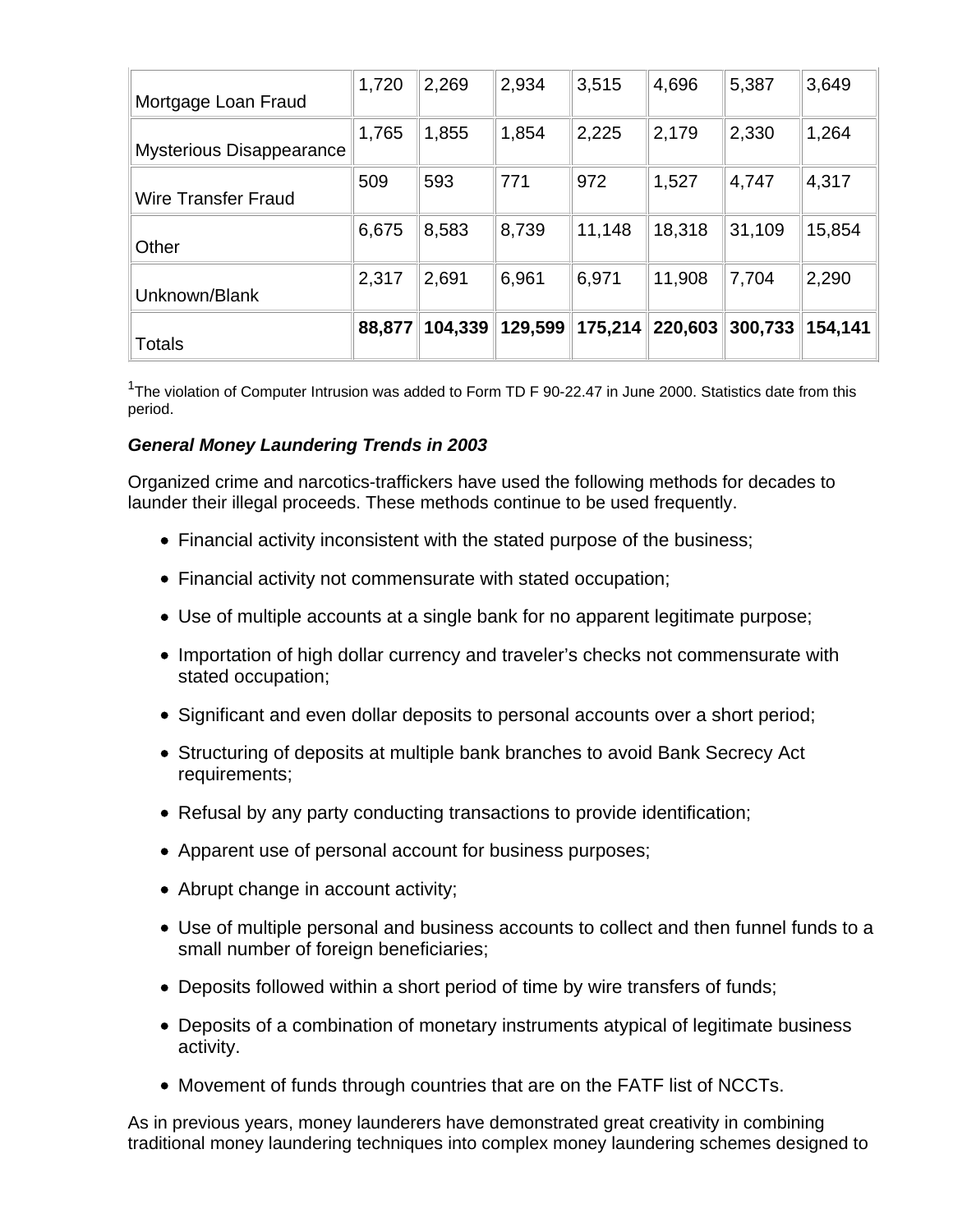thwart the ability of authorities to prevent, detect and prosecute money laundering. Following is a review of U.S. money laundering trends in 2003 including examples of the various money laundering and terrorist financing typologies.

## **SARs Relating to Terrorist Financing**

FinCEN continues to examine the SAR database to determine the extent to which SARs have been filed by institutions that suspect certain activities may relate to terrorism and terrorist financing. A recent review identified several interesting trends. First, the number of SARs submitted from financial institutions reporting suspected terrorism or terrorist financing has continued to decline steadily since the events of September 11, 2001. Secondly, of all SARs filed referencing terrorism, one-third were filed as a result of names appearing on government lists (Office of Foreign Assets Control or OFAC—or other watch lists) or in response to USA PATRIOT Act Section 314(a) information requests. Finally, the remaining two-thirds of all SARs reviewed appeared to be submitted as a direct result of proactive initiatives by institutions, which are becoming more aware of possible indicators of financial activity and transactions by suspected terrorists and terrorist organizations. In other words, institutions are becoming less dependent on specific lists and are identifying on their own suspicious activity as being potentially terrorist-related. This section offers a synopsis of SAR statistical data for the recent review period and identifies the general types of activities being reported in terrorist-related SARs.

# **Chart 1: SARs filed relating to terrorism for the 18-month period (by Calendar Year quarters)**



October 1, 2001 thru March 31, 2003

As the above chart demonstrates, the number of filings began to steadily decline after the 4th quarter of calendar year 2001, the three-month period directly following the September 11th terrorist attacks.

Following is additional information about the 290 SARs filed between October 1, 2002 and March 31, 2003 (the last six months of the study) that reference terrorism and/or terrorist financing:

Sixty-nine financial institutions, including five foreign banks licensed to conduct business in the United States, filed SARs (three banks filed 155 of the 290 SARs or 53.4 percent of the SARs filed).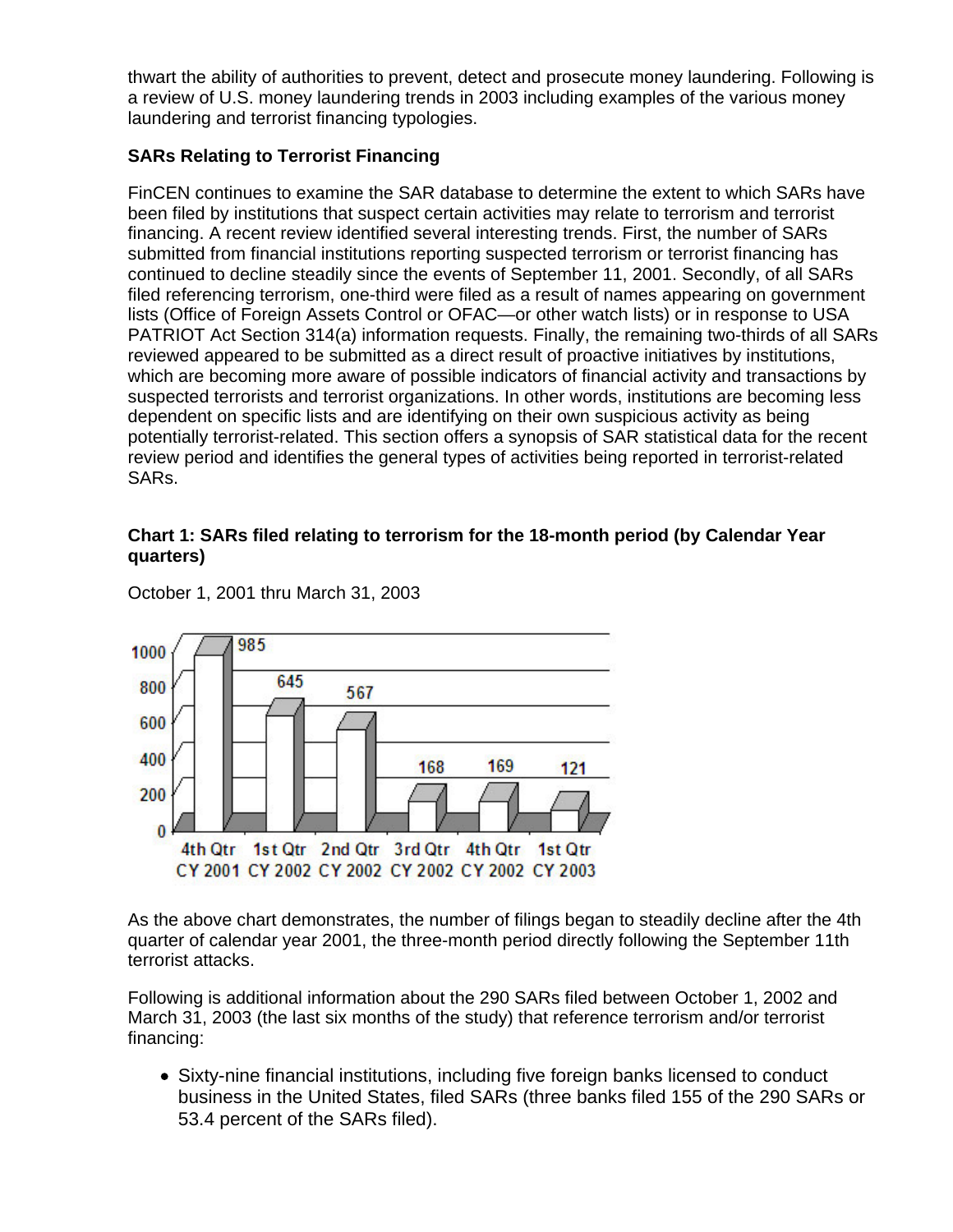- The suspicious activity reported in the SARs occurred in 35 states and the District of Columbia.
- Alleged suspicious activity amounts ranged up to \$193 million.

Eighty-four SARs (29 percent) filed were the result of apparent matches of names on OFAC's list of Specially Designated Nationals and Blocked Persons, from the USA PATRIOT Act's Section 314(a) Information Requests from law enforcement, names gleaned from media reports, or as a result of subpoenas issued by law enforcement.

The activity described in the SARs remained consistent with the activity described in previously issued SAR Review Reports. The activity included wire transfers predominantly to and from Middle Eastern countries; frequent use of domestic and foreign Automated Teller Machines (ATMs); and large currency transactions. The majority of the SARs filed (206 SARs or 71 percent) were a result of depository institutions' discoveries during the due diligence process. This denotes the first time since the events of September 11, 2001, that a marked increase in independent depository institution filings occurred, i.e., without the aid of government published lists. It is also worth noting that, previously, the filings were reversed in that 75 percent to 80 percent were filed based on government watch lists, while 20 percent to 25 percent were filed at the depository institutions' initiative.

The above-mentioned SARs were filed based on one or more of the following criteria, which the financial institution believed might be associated with terrorist activity:

- Even dollar deposits followed by like-amount wire transfers;
- Frequent domestic and international ATM activity;
- No known source of income:
- Use of wire transfers and the Internet to move funds to and from high risk countries and geographic locations;
- Frequent address changes;
- Occupation "student"—primarily flight schools;
- Purchases of military items or technology; and
- Media reports on suspected/arrested terrorists or groups.

### **Alternative Remittance Systems (ARS)**

In 2003, FinCEN completed an analysis of a sampling of SARs referencing ARS or ARS-like operations. Four predominant themes identified from those SARs are:

- Unlicensed and/or unregistered money transmitters;
- Hawala or other types of ARS;
- Black Market Peso Exchange (BMPE); and,
- Evasion of the International Emergency Economic Powers Act (IEEPA).

### **Illegal Money Transmitter Businesses**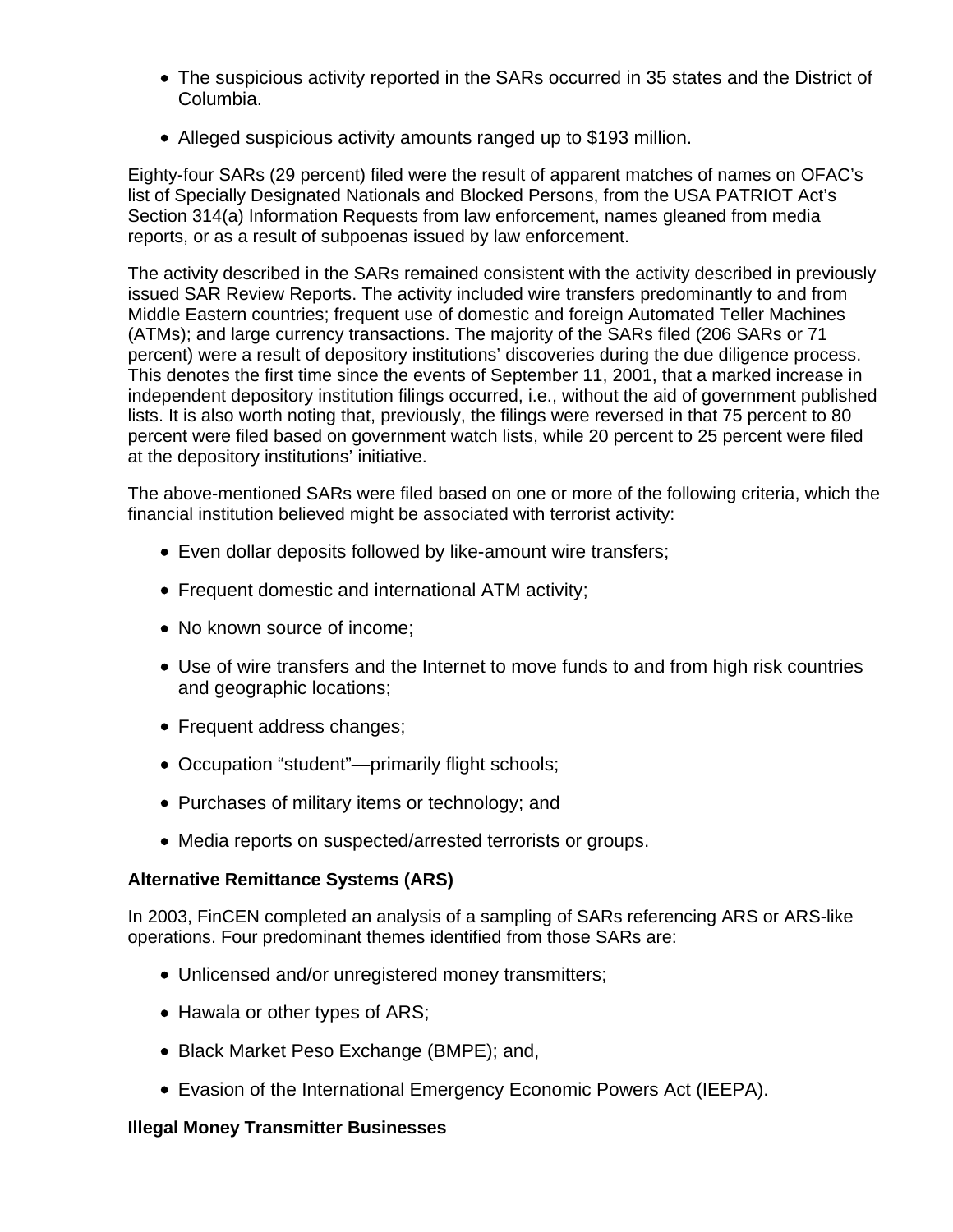Forty-five SARs (or 56.3 percent) filed regarding unregistered and/or unlicensed money transmitter businesses identified a variety of techniques commonly used by ARS operators to facilitate the transfer of funds on behalf of their customers. Many unlicensed/unregistered money transmitters were identified by the filing institution as ARS because of the mechanisms used to conduct transactions that ultimately ended up going through a depository institution account, such as aggregation of monetary instruments or cash from multiple sources. Most ARS operations are considered Money Services Businesses (MSBs) by virtue of the funds/value transfer services they provide to their customers. The type of account activity exhibited by such entities also provides significant insight into the identification of illegal and informal MSBs that may be providing ARS services. The SARs analyzed for this study provided a number of such indicators:

- Account activity inconsistent with the type of account held by a customer and/or volume of activity anticipated by the filing institution (according to the expected levels conveyed to the institution by the account holder);
- Account holder occupation inconsistent with the type and volume of financial activity affecting an account; e.g. unemployed, housewife, etc.;
- Large volume deposits of cash, checks, and other types of monetary instruments immediately followed by wire transactions abroad; sometimes, multiple wire transfers sent from unregistered and/or unlicensed MSBs to benefit a single beneficiary located in a foreign country;
- Structured cash transactions through the use of multiple transactions at multiple branches of the financial institution where the account is maintained;
- Account holders using their personal accounts to act as possible agents of wire remitter businesses;
- Personal accounts used as "layering" points involving wire transfers sent into those accounts from unregistered and/or unlicensed MSBs and then transferred abroad;
- Cash intensive businesses (for example, restaurants) providing transfer services to groups of people by accepting cash to facilitate payments to customers' family members residing in a foreign country;
- Businesses conducting structured cash deposits and drawing checks from their account to purchase bulk phone cards and/or stored value cards for possible resale;
- Similarly, a subject engaged in the suspected operation of an unlicensed MSB conducting numerous outgoing wire transmissions out of his personal account, in addition to drawing checks from his account to pay for phone cards;
- Use of possible shell companies and multiple accounts to facilitate the structuring of cash, deposit of money orders, and the negotiation of third party checks, followed by wire transfers from the accounts to high risk countries;
- Deposits of cash into accounts and subsequent outgoing overseas wire transfers by unregistered and/or unlicensed MSBs conducted on behalf of expatriate workers wishing to send money back home to their families; an account is typically maintained to service customers in one state or locale, while the actual account holder (or an agent) conducts the remittance transactions from another state. In one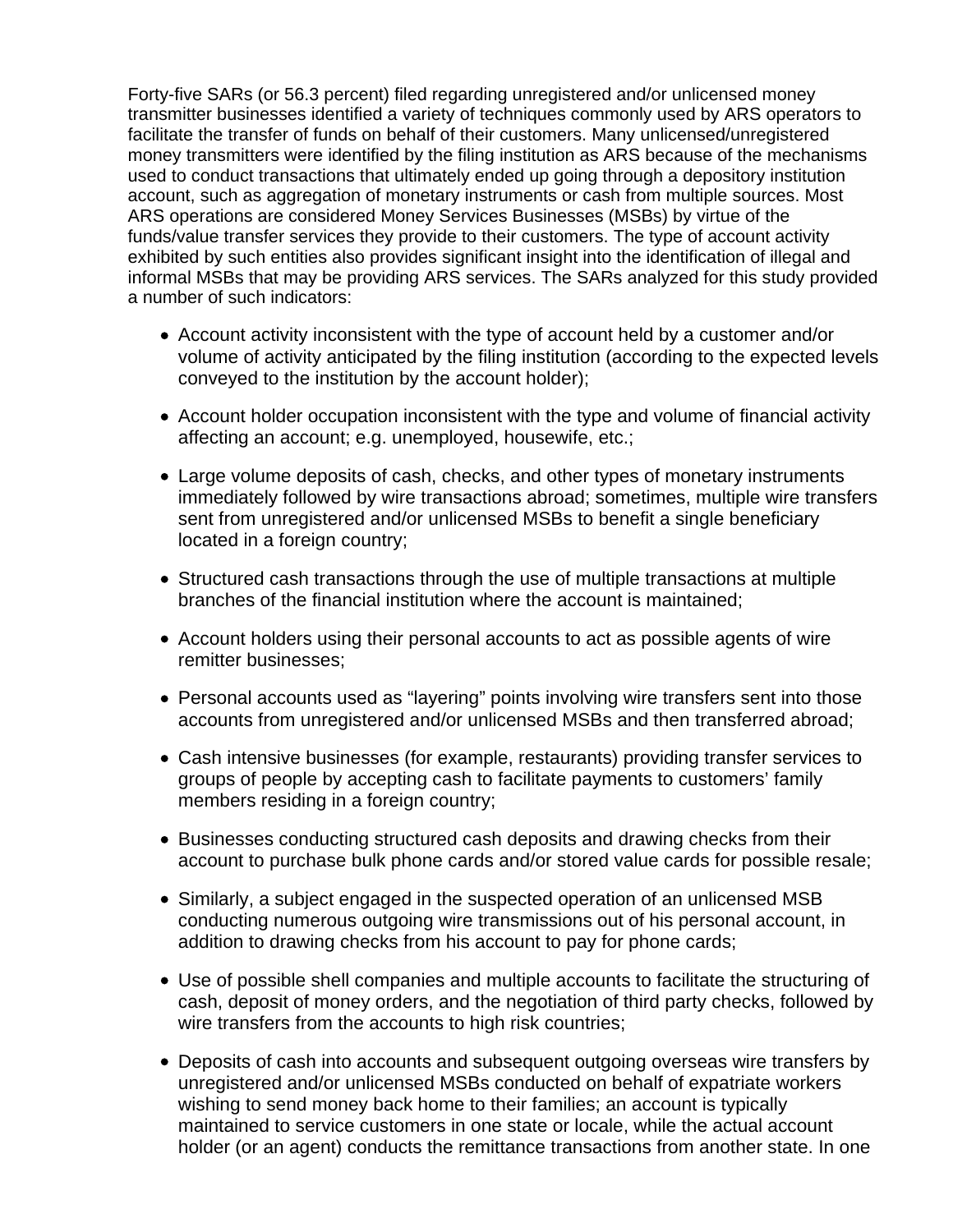reported instance, foreign cruise line employees transferred cash to an unlicensed MSB via an intermediary who carried the cash from the ship and deposited it into the unlicensed MSB account at a nearby bank branch on shore. The account holder was actually located several states away and transferred the funds to an associate in a foreign country for further dispersal to relatives of the cruise line employees, also residing in the foreign country.

## **Securities & Futures Industries SARs (SAR-SFs): The First Quarter**

Brokers or dealers in securities, one segment of the securities and futures industries, were required to report suspicious financial activity beginning in January 2003. By mid-March, a total of 119 entities had filed 555 SAR-SFs. Statistical analysis of the SAR-SF data revealed several interesting trends and patterns.

### *Violations Types*

The table below provides a breakdown of all the types of reported violations on FinCEN Form 101 submitted by the 119 entities. Note: The totals will exceed the number of SAR-SFs filed (555), because SAR-SFs can specify more than one type of suspicious activity per form.

| <b>Types of Suspicious Activity Reported</b> | <b>SAR</b><br><b>SFs</b> | Percentage of<br><b>Total SAR SFs</b><br><b>Reviewed</b> |
|----------------------------------------------|--------------------------|----------------------------------------------------------|
| <b>Bribery/Gratuity</b>                      | $\overline{4}$           | 0.7                                                      |
| <b>Check Fraud</b>                           | 112                      | 20.2                                                     |
| <b>Computer Intrusion</b>                    | 3                        | 0.5                                                      |
| <b>Credit/Debit Card Fraud</b>               | 32                       | 5.8                                                      |
| Embezzlement/Theft                           | 74                       | 13.3                                                     |
| Forgery                                      | 15                       | 2.7                                                      |
| <b>Identity Theft</b>                        | 86                       | 15.5                                                     |
| <b>Insider Trading</b>                       | $\overline{7}$           | 1.3                                                      |
| Mail Fraud                                   | $\overline{4}$           | 0.7                                                      |
| <b>Market Manipulation</b>                   | 1                        | 0.2                                                      |
| Money Laundering/Structuring                 | 154                      | 27.7                                                     |

|  |  | Table 2: Breakdown of All the Types of Reported Violations on FinCEN Form 101 |
|--|--|-------------------------------------------------------------------------------|
|  |  |                                                                               |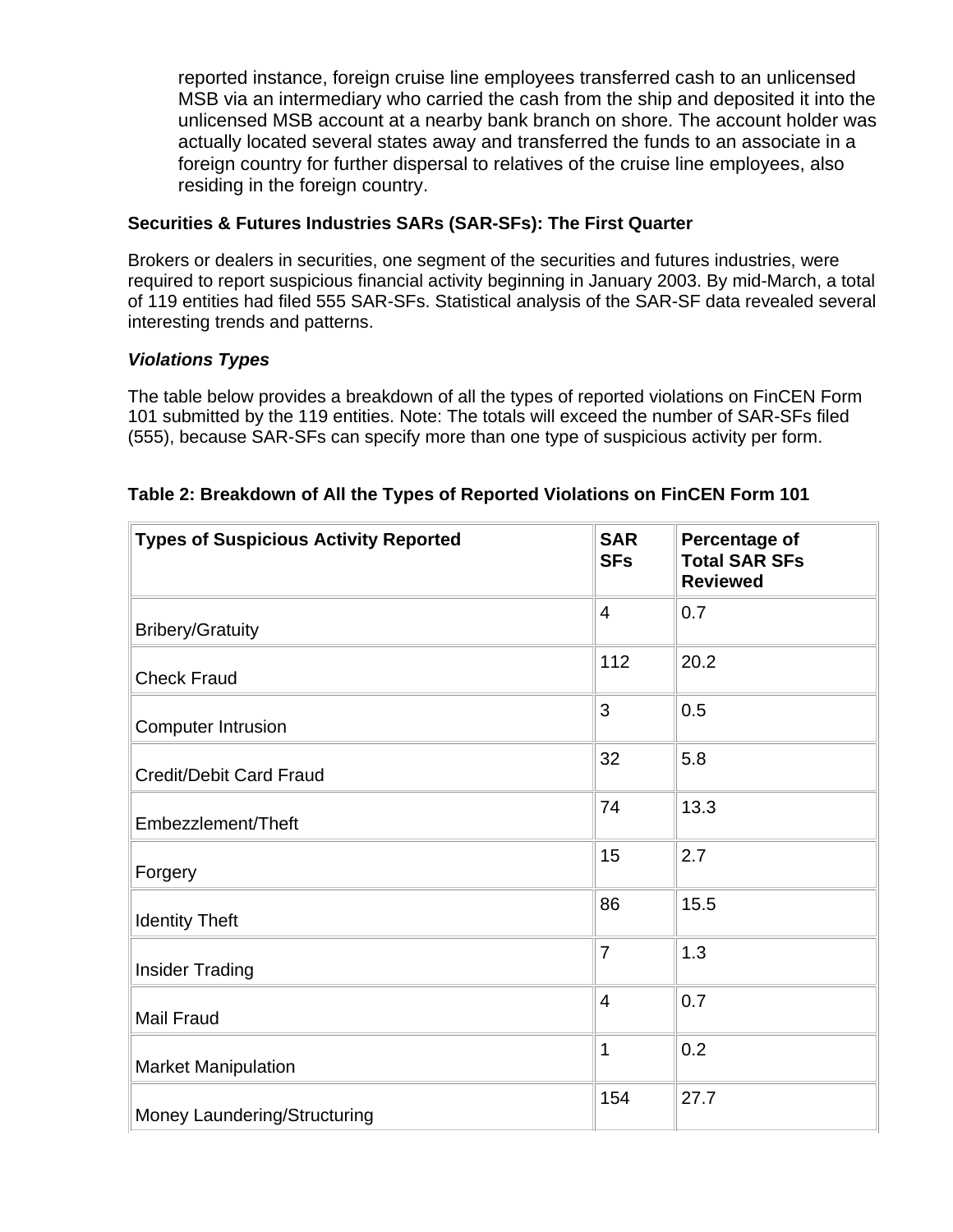| Prearranged or Other Non-Competitive Trading                       | $\overline{2}$ | 0.4  |
|--------------------------------------------------------------------|----------------|------|
| <b>Securities Fraud</b>                                            | 10             | 1.8  |
| Significant Wire or Other Transactions without Economic<br>Purpose | 56             | 10.1 |
| <b>Suspicious Documents or ID Presented</b>                        | 22             | 4.0  |
| <b>Terrorist Financing</b>                                         | $\overline{2}$ | 0.4  |
| Wash or Other Fictitious Trading                                   | 1              | 0.2  |
| <b>Wire Fraud</b>                                                  | 23             | 4.1  |
| Other                                                              | 157            | 28.3 |
| None                                                               | 8              | 1.4  |

### *Violation Amounts*

Reported amounts in the 555 SAR-SFs submitted by broker-dealers ranged up to \$5 billion. Twelve reported amounts of at least \$100 million, including five filed in New York, three in San Francisco, three in Iowa, and one in Miami. Approximately 40 percent of the SAR-SFs reported amounts between \$10,000 and \$99,999.

### *Types of Instruments*

Many types of financial instruments were involved in the suspicious activity reported on the SAR-SFs. The following table provides a breakdown of the instrument types. Note: The totals will exceed the number of SAR-SFs filed (555), because SAR-SFs can specify more than one type of financial instrument.

#### **Table 3: Types of Financial Instruments**

| Types Of Financial Instruments Reported SAR-SFs Percentage of |     | <b>Total SAR-SFs</b><br><b>Reviewed</b> |
|---------------------------------------------------------------|-----|-----------------------------------------|
| Cash or Equivalent                                            | 276 | 49.7                                    |
| Other                                                         | 101 | 18.2                                    |
| Money Market Mutual Fund                                      | 45  | 8.1                                     |
| <b>Stocks</b>                                                 | 37  | 6.7                                     |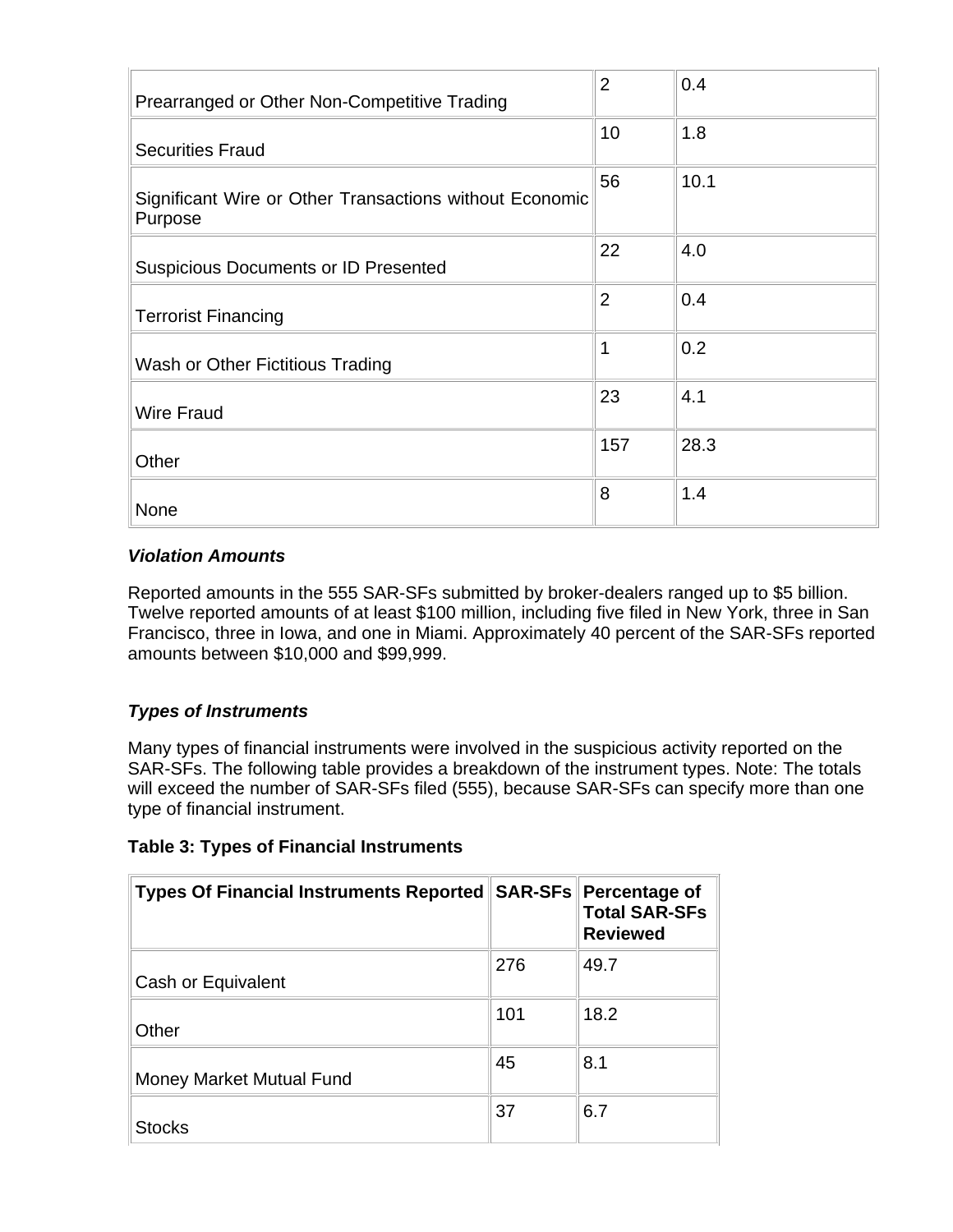| None                        | 35 | 6.3 |
|-----------------------------|----|-----|
| <b>Mutual Fund</b>          | 33 | 5.9 |
| <b>Bonds/Notes</b>          | 25 | 4.5 |
| <b>Other Non-Securities</b> | 13 | 2.3 |
| <b>Other Securities</b>     | 6  | 1.1 |
| <b>Commercial Paper</b>     | 1  | 0.2 |
| Warrants                    | 1  | 0.2 |
| <b>Foreign Currencies</b>   | 1  | 0.2 |

Eighty included an additional instrument description. Of these, the most frequently mentioned were business or personal checks (39); wire transfers (12); counterfeit or stolen checks (9); cashier's or official checks (6); life insurance policies (6); brokerage accounts (5); and debit cards (5). One SAR specified "precious metals" under commodity type.

### **Online and/or Internet Banking**

Recently, FinCEN conducted a study of SARs related to Internet and/or online banking. These SARs often used the terms, "online" and "Internet" interchangeably. For example, a bank may state that a customer conducted transactions via Internet banking, rather than specifying that the customer transacted through the bank's online facilities.

A search of the Suspicious Activity Reports Query System resulted in 776 "hits." The research was conducted for the period April 1, 1996 through April 18, 2003. As evidenced from the chart below, the volume of SAR filings that discuss online or Internet banking increased considerably. One reason for the increase may be the June 2000 addition of "Computer Intrusion" as a specific violation type on the depository institution SAR Form.

#### **Chart 2: SARs "Hits"**

April 1, 1996 thru April 18, 2003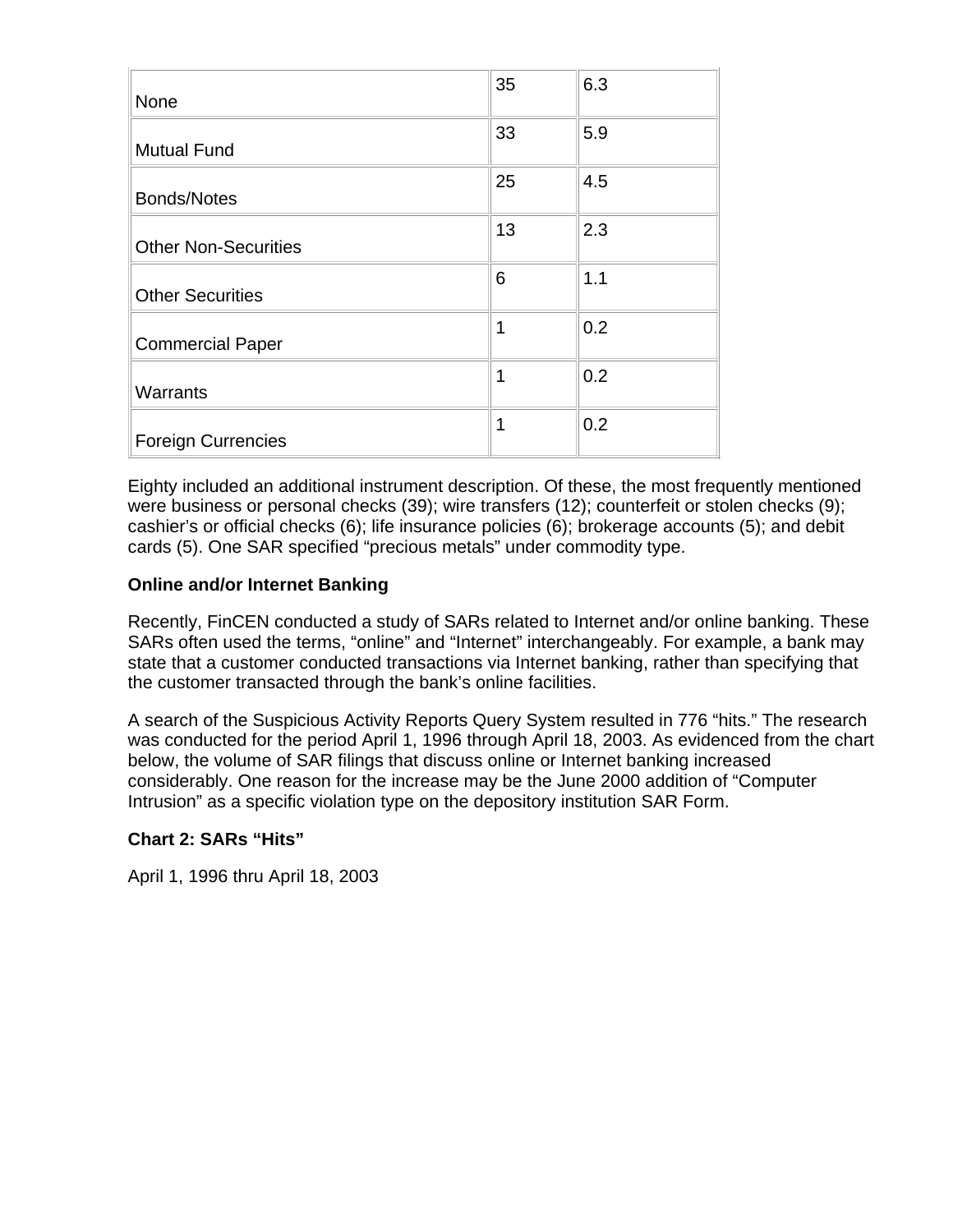

#### *Statistical Overview*

A total of 291 separate financial institutions, including six foreign banks licensed to conduct business in the United States, filed 776 SARs between April 1996 and April 2003. The SARs were filed in 47 states, the District of Columbia and Puerto Rico. The five states with the most filings were: California (145 or 18.7 percent), Texas (80 or 10.3 percent), New York (55 or 7.1 percent), Florida (52 or 6.7 percent), and Ohio (30 or 3.9 percent). Those five states filed 362 or 46.6 percent of the SARs in this study.

The 776 SARs identified 983 violations. The most frequently cited violations were:

- Other-198 SARs or 20.1 percent;
- Check Fraud—190 SARs or 19.3 percent;
- Computer Intrusion—160 SARs or 16.3 percent;
- BSA/Structuring/Money Laundering—145 SARs or 14.8 percent;
- Counterfeit Check—78 SARs or 7.9 percent.

Violation amounts ranged up to \$82.3 million. Twenty-two SARs exceeded \$1 million.

One hundred twenty two separate bank branches in 31 states filed 126 SARs as a result of information received from their Internet Service Provides (ISPs). One bank headquartered on the West Coast filed 68 percent of the 100 BSA/Structuring/Money Laundering SARs. Almost all of those SARs reported structuring of cash deposits and withdrawals. The remaining 32 percent of the BSA/Structuring/Money Laundering SARs also reported primarily structured cash deposits. Frequent, sometimes more than one a day, cash deposits were made to an account followed by online transfers from the receiving account to another account (i.e., moving funds electronically from a checking account to a money market account or from a savings account to a business account). One SAR revealed cash deposits, followed by preauthorized online withdrawals by an international money transmitter.

### *SARs Filed by or About Internet Banks*

Four Internet banks filed 17 SARs. At first glance, this may seem like a relatively small number of banks as well as SARs filed. However, only approximately 40 Internet banks operate in the United States, as opposed to 20,000+ brick-and-mortar banks and credit unions currently conducting business across the country. Financial institutions across the United States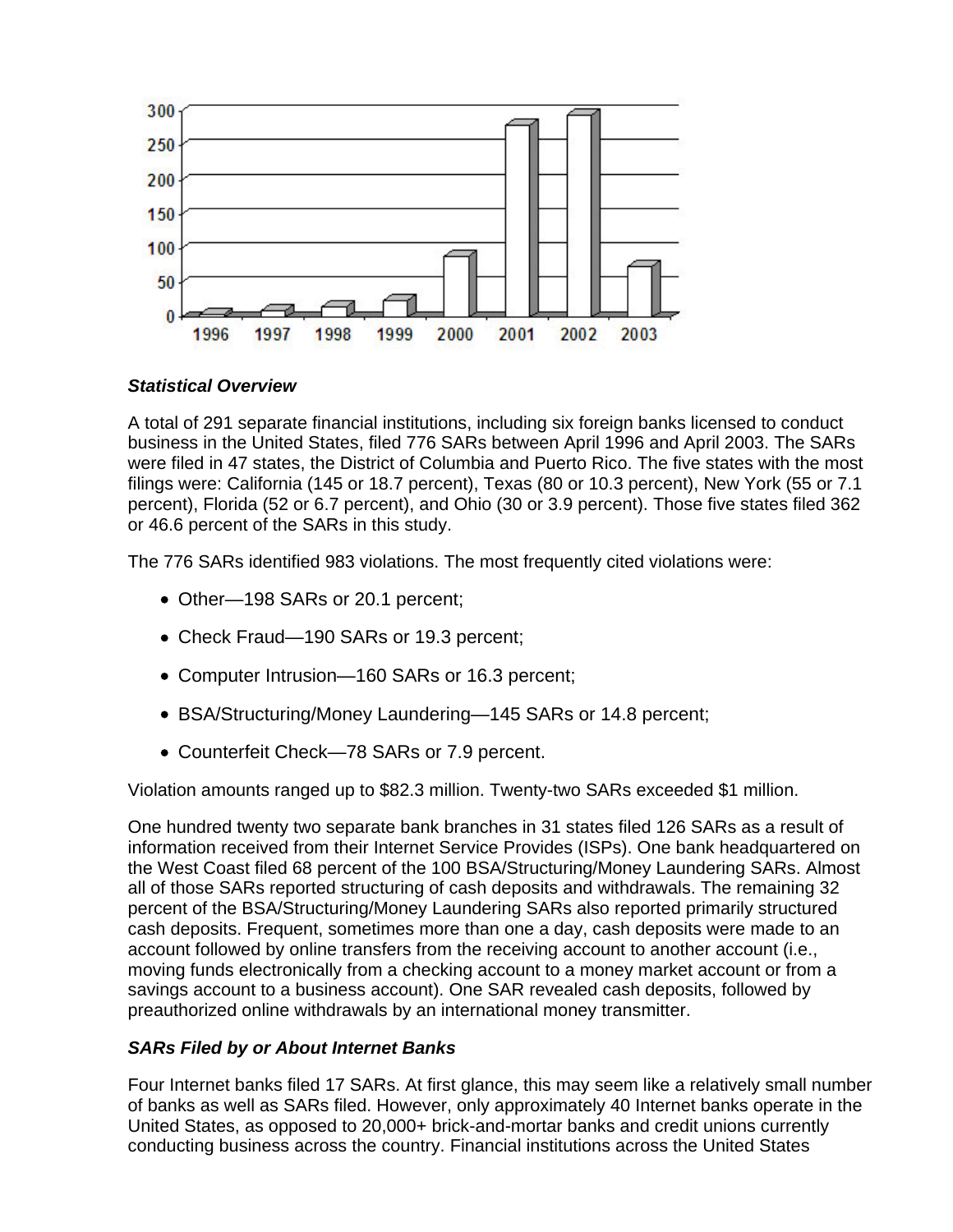detected that many transactions were conducted through Internet banks. Sixty-eight SARs mentioned this type of activity.

The common types of violations reported in SARs referencing Internet banks were:

- Check Fraud;
- Counterfeit Check;
- BSA/Structuring/Money Laundering;
- Identity Theft;
- Credit Card Fraud;
- Other: Unauthorized ACH Debits;
- Check Kiting.

#### *Internet Gambling*

The number of Internet gambling sites has increased substantially in recent years. In addition to on-line, casino-style gambling, there are numerous sport books taking bets on sporting events. Most of these websites are physically located in offshore jurisdiction. These operations accept bets and wagers from persons in the United States in violation of United States law, including 18 U.S.C. Section 1084, 1952, and 1955. For example, the majority shareholders of Gold Medal Sports Book, which was located in Curacao, N.V., pled guilty in federal court in Wisconsin to violating Section 1084 for accepting sports wagers from customers in the United States over the telephone lines and over the Internet. The company pled guilty to violations of the Racketeer Influenced and Corrupt Organizations (RICO) Act. In another example, the United States Attorney's Office in St. Louis reached a civil settlement agreement with a company called PayPal to settle allegations that PayPal aided in illegal offshore and on-line gambling activities. PayPal agreed to pay \$10 million to the government to settle this claim.

In March 1999, a federal grand jury in Manhattan charged Jay Cohen with conspiracy to violate the Wire Wager Act, 18 U.S.C. Section 1084(a), and seven substantive counts of violating, and aiding and abetting violations of that Act, in connection with Cohen's operation of World Sports Exchange ("WSE"), a book making organization that Cohen owned and ran over the Internet from Antigua. The Wire Wager Act makes it unlawful to use a wire communication facility to transmit in interstate and foreign commerce to "bets or wagers" on sporting events, "information assisting in the placement" of any such bets or wagers, or a communication "which entitles the recipient to receive money or credit as a result of bets or wagers." Cohen was charged with violating all three clauses of Section 1084(a). After a two-week trial in February 2000, the jury convicted Cohen on all charges. In August 2000, Cohen was sentenced to 21 months' imprisonment. Cohen's conviction was affirmed and in June 2003, the United States Supreme Court refused Cohen's petition for review. In October 2002, Cohen began serving his sentence.

In January 2000, the U.S. Attorney's Office for the Eastern District of Missouri successfully prosecuted an offshore sports book operation based in Curacao, which took bets from U.S. citizens in violation of the Wire Wager Act. The individual defendants were charged with tax crimes as well as money laundering, and the Paradise Casino was charged with money laundering. This prosecution led to the forfeiture of millions of dollars of property derived from the proceeds of Wire Wages Act violations and resulted in Paradise Casino agreeing to pay over \$11,000,000 in back excise taxes, interest and penalties based on violations of the Internal Revenue Code for failure to pay excise taxes on the gambling activity.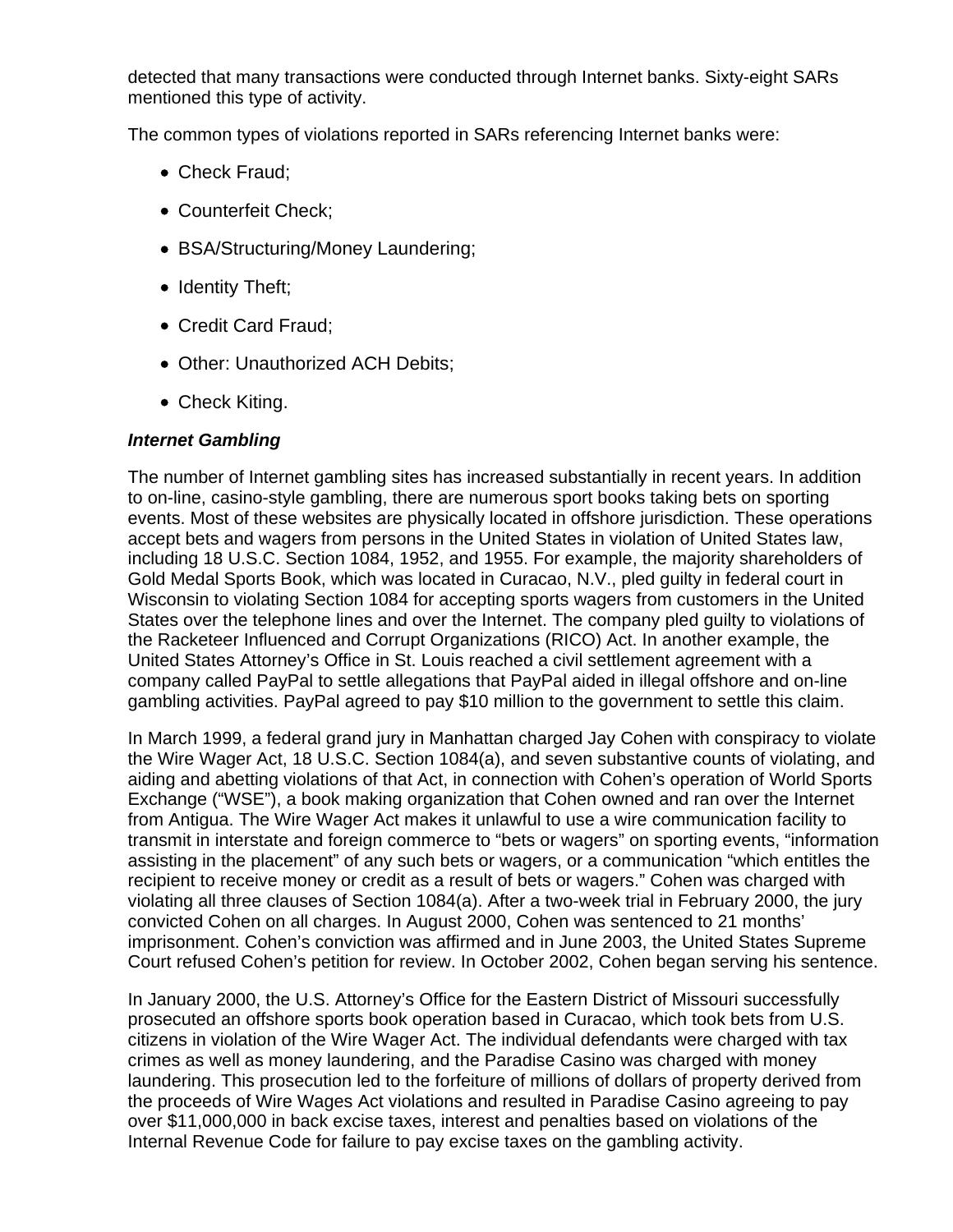While many companies operate their games in an apparently fraud-free fashion, the potential for gaming fraud is greater via the Internet than in the physical realm. This is because start-up costs are relatively low and software is readily available. Similar to scam telemarketing operations, on-line gambling establishments appear and disappear with regularity, collecting from losers and not paying winners, and with little fear of being apprehended and prosecuted.

Internet gamblers operating offshore may be allowed to operate legally by the offshore jurisdiction in which they are physically located, but if they operate in whole or in part, virtually or physically in the United States, they are subject to prosecution under the Wire Wager Act if they take bets, transmit or receive betting information or transmit funds in support of unlawful activity, in accord with the Wire Transfer Act itself. While these Internet gambling operations may or may not be perpetrating a fraud on their customers, they could still be subject to prosecution under U.S. law for, among other things, violations of the Wire Wager Act, transmitting funds in violation of 18 U.S.C. 1960 or failing to pay excise taxes in violation of the Internal Revenue Service.

In addition to providing a venue for fraud and other elements of organized crime, Internet gaming offers considerable potential for money laundering. In the United States, land-based casinos are required to file suspicious activity reports and currency transaction reports with the Treasury Department's Financial Crimes Enforcement Network (FinCEN) and all financial institutions, which now by definition specifically include casinos, are required to adopt money laundering compliance programs.

While land-based casinos are known to be used in the placement stage of money laundering, in which currency is introduced into the financial system, Internet gambling is particularly well-suited for the laying and integration stages of money laundering, in which launderers attempt to disguise the nature or ownership of the proceeds by concealing or blending transactions within the mass of apparently legitimate transactions. Due in large measure to the volume and speed of transactions, as well as the virtual anonymity offered by the Internet, offshore gambling websites are an area of considerable money laundering concern. The Internet gambling operations are, in essence, the functional equivalent of wholly unregulated offshore banks with the bettor accounts serving as bank accounts for account holders who are, in the virtual world, virtually anonymous. For these reasons, Internet gambling operations are vulnerable to be used, not only for money laundering, but also for criminal activities ranging from terrorist financing to tax evasion.

The FATF's Report on Money Laundering Typologies 2000-2001 set forth scenarios involving money laundering in conjunction with Internet gambling. In a report published in February 2001, FATF noted that, "Internet gambling might be an ideal web-based 'service' to serve as a cover for a money laundering scheme through the net. There is evidence in some FATF jurisdictions that criminals are using the Internet gambling industry to commit crime and to launder the proceeds of crime." In June 2003, the Financial Action Task Force on Money Laundering (FATF), the leading multilateral international anti-money laundering organization, recognized the ever-increasing problem that Internet gambling represented and revised its forty anti-money laundering recommendations to include, among other things, recommendations affecting casinos and specifically including Internet casinos.

#### *Trade-Based Money Laundering*

Criminal individuals and organizations have long misused international trade mechanisms to avoid taxes, tariffs, and customs duties. As both the formal international financial system and money service businesses become increasingly regulated, scrutinized, and transparent, criminal money launderers and terrorist financiers are increasingly likely to use fraudulent trade-based practices in international commerce to launder, earn, move, and integrate funds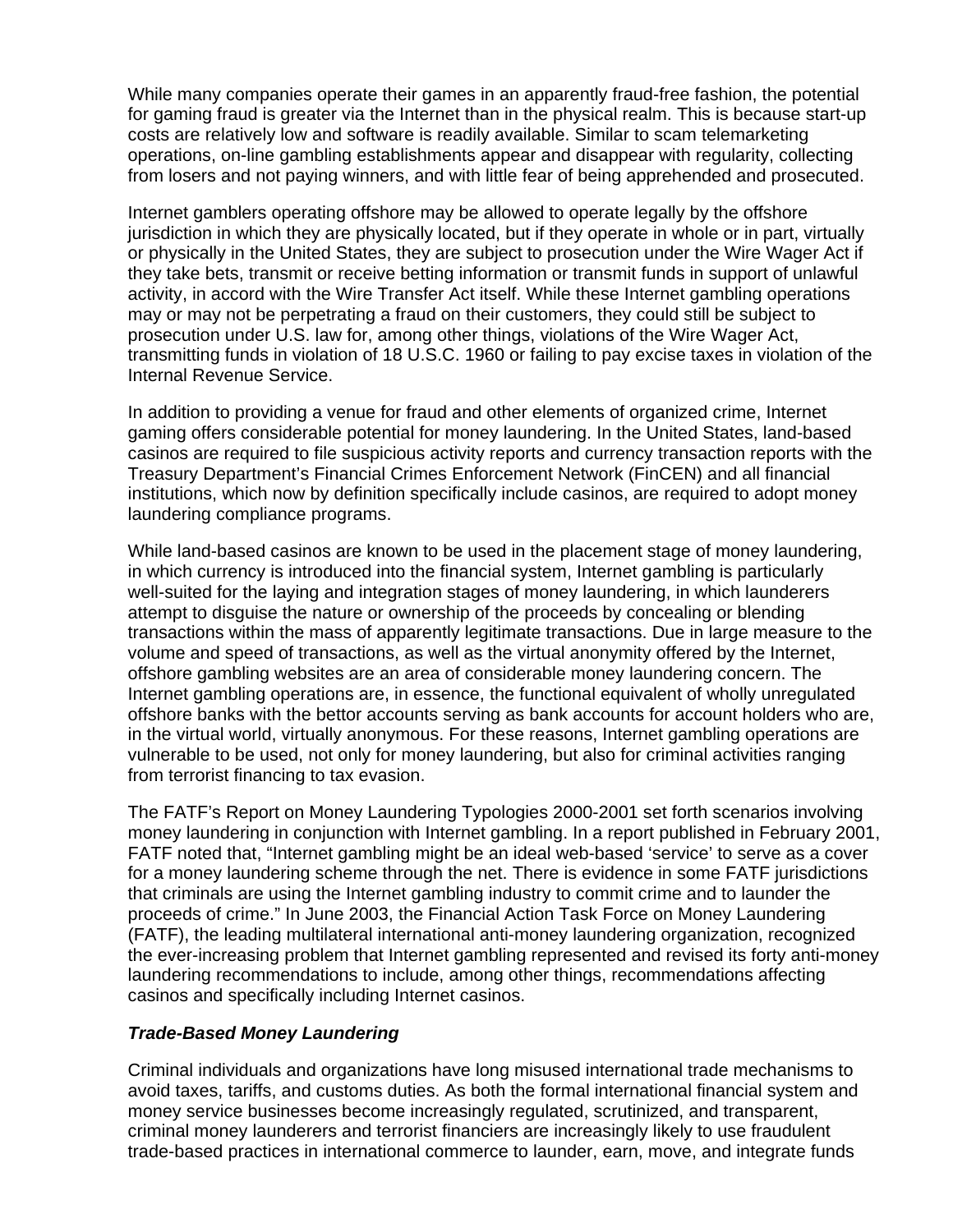and assets. U.S. Customs officials define trade-based money laundering as the use of trade to legitimize, conceal, transfer, and convert large quantities of illicit cash into less conspicuous assets or commodities. In turn, the tangible assets or value are transferred worldwide without being subject to financial transparency laws and regulations.

Trade-based value transfer schemes use commerce in both licit and illicit goods to transfer value. Invoice fraud involving a shipment of trade goods from country A to country B provides a simple and effective way to launder the proceeds of criminal activity. For example, over-invoicing a shipment of goods gives criminal organizations a paper rationale to send payment abroad and/or to launder money. Thus, if a container of electronics is worth \$50,000, but is over-invoiced for \$100,000, the subsequent payment of \$100,000 will cover both the legitimate cost of the merchandise (\$50,000) and allow an extra \$50,000 to be remitted or laundered abroad. The business transaction and documentation disguises the illicit transfer of \$50,000, and washes the money clean.

There are a multitude of other types of invoice fraud and trade manipulation; for example, false invoicing, double invoicing, and drawback and carousel fraud. Drawback is the refund of customs duties, taxes or fees on goods destined for favored uses. Carousel fraud is the import, re-export, or diversion of goods that fraudulently obtain drawback, export subsidies and/or value added tax. For instance, export incentives often encourage and disguise fraud. In this scheme, a government pays cash incentives to a company to export products, and the company uses the same export to launder money. In some countries, traders report to exchange control authorities that imports cost more, or exports less, than the actual cost. The excess foreign exchange generated can be used to purchase additional foreign trade items. In some areas of the world, trade goods are simply bartered for other commodities of value. In regions of Pakistan and Afghanistan, illegal drugs are commonly thought of as a commodity or trade good. Law enforcement authorities have reported, for example, that the price for a kilogram of heroin in this region of the world is a color television set. There are other barter networks where narcotics in Pakistan and Afghanistan are exchanged for foodstuffs such as vegetable oils.

These simple schemes become more complex when the misuse of trade also involves traditional and entrenched ethnic-based trading networks, indigenous business practices, smuggling, corruption, narcotics trafficking, the need for foreign exchange, capital flight, terrorist financing and tax avoidance. Frequently, many of these illegal techniques are commingled and intertwined, making it extremely difficult for investigators to follow the trail and conduct effective law enforcement investigations.

There is a wide range of estimates on the total annual flow of transactions through informal banking systems. The United Nations estimates \$200 billion, the World Bank and International Monetary Fund estimate tens of billions of dollars, and a FinCEN report noted that quantifying the amount with certainty is virtually impossible. If tax and duty evasion is included, the amount of money laundered worldwide through these trade-based systems is undoubtedly staggering. U.S. officials estimate that the United States government alone loses tens of billions of tax revenue every year due to artificial overpricing and under pricing of products entering and leaving the country. Because it allows them to shift profits abroad, criminal individuals, corporations and other enterprises engage in abnormal international trade pricing that transfers value and/or reduces U.S. tax liability. Recent examples of abnormally priced transactions include cotton dishtowels imported from Pakistan into the U.S. for the absurdly high price of \$153.72 each, briefs and panties imported from Hungary for \$739.25 a dozen, metal tweezers imported from Japan at \$4,896 a unit, toilet bowls exported to Hong Kong for the ridiculously low price of \$1.75 each, and missile and rocket launchers exported to Israel for a mere \$52.03 each. Although transactions such as these can result in substantial loss of revenue for the governments involved, criminals also know that moving and laundering money by these very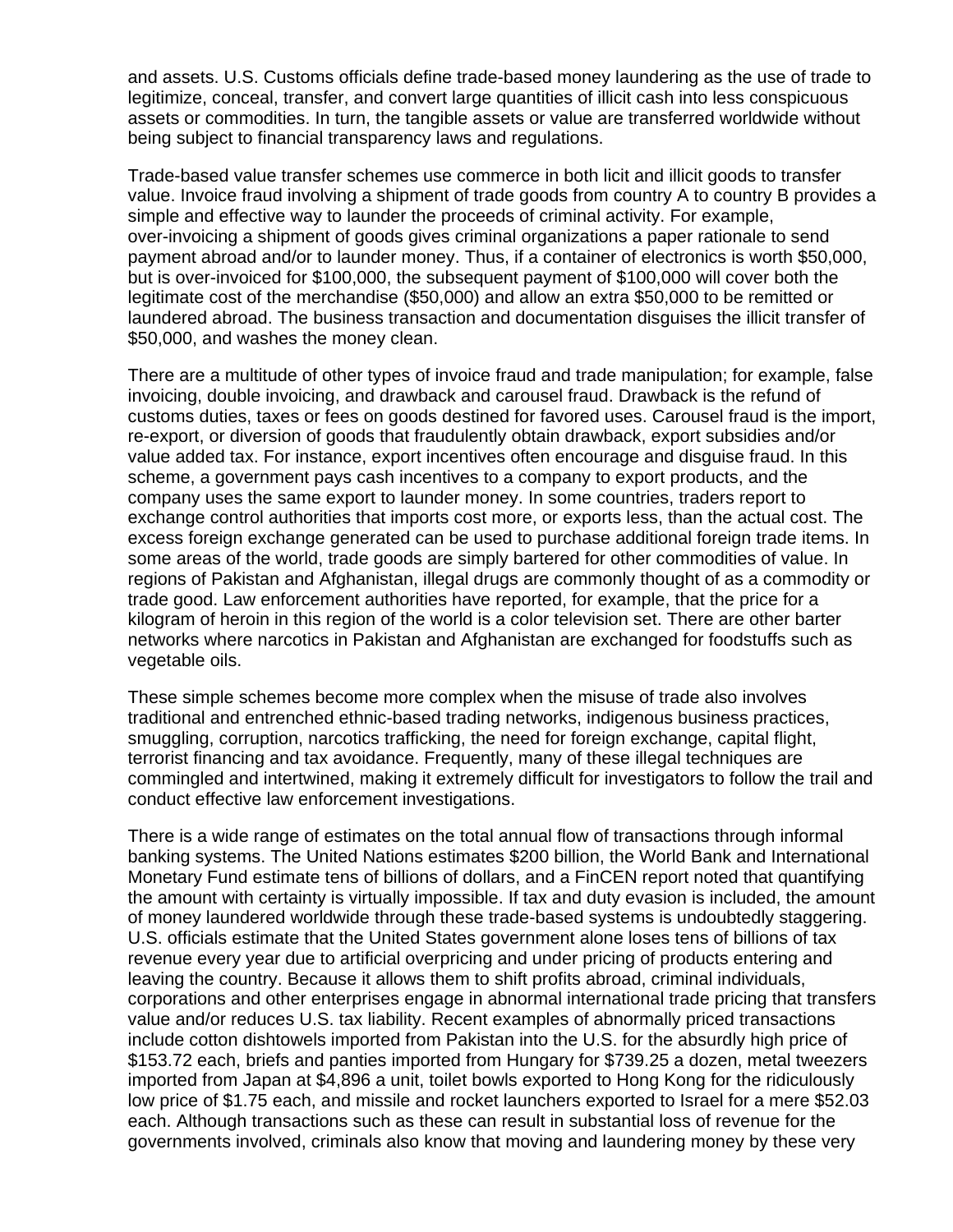simple techniques are virtually undetectable in the conduct of international trade.<sup>1</sup>

### **Trade and Terrorist Financing**

Trade-based value transfer is prevalent in many parts of the world that are vulnerable to terrorist financing. At present, it is impossible for law enforcement and customs to interdict all suspect transactions in this underworld of trade. At times, however, trade-based systems intersect with banks and other traditional financial institutions, which allow terrorist financiers or money launderers to obtain currency needed to purchase goods for further fund transfer. Financial institutions can also serve terrorist financiers as links in a clearing process that involves wire transfers. Where trade-based money laundering/terrorist financing intersects with financial institutions, law enforcement must develop techniques to identify the brokers or their representatives. Moreover, at that point, financial institutions may then be able to review the trade-related financial transactions for indications of unusual activity, which may be reported to authorities in suspicious activity reports. The financial community, law enforcement, and customs officials must seek a more aggressive role in recognizing how trade can be used in money laundering and in the financing of terrorism so as to conduct effective law enforcement investigations.

In one example of how alert customs scrutiny stopped suspect trade goods with ties to terrorism, a European customs service intercepted a shipment of transshipped toiletries and cosmetics that originated in Dubai. Customs examination of the manifest suggested that the goods were counterfeit and they were grossly undervalued. The goods were ultimately consigned to a third country. The resultant investigation revealed that the original exporter of the goods was a member of al-Qaida.

Law enforcement sources reveal that al-Qaida, as well as its ally in Southwest Asia, Jemaah Islamiya, are also involved in international drug trafficking to help them buy arms and finance operations. When illegal drugs are used in barter transactions for goods or services, they serve as an underground currency for terrorism.

Alternative remittance systems, sometimes also known as informal value transfer systems (IVTS), parallel banking, or underground banking, move money or transfer value without necessarily using the regulated financial industry. Trade-based money laundering can also be viewed as a component of other types of alternative remittance systems, such as hawala, the Black Market Peso Exchange, and the misuse of precious metals and gems. Informal banking systems such as hawala are a very efficient and very effective method of moving money or transferring value. Generally, the transfer of funds between sender and receiver must be settled. This can be done via a variety of methods such as the physical movement of money, wire transfer or check, payment for goods to be traded, invoice manipulation, and the trade in precious metals and gems. $^2$  Historically and culturally, in all of these alternative systems, trade is the method of choice to provide "countervaluation" or a method of "balancing the books."

<sup>1</sup>November 2002 press release by Florida International University finance professor John Zdanowicz PHD and Penn State University finance professor Simon Pak, Ph.D.

2All of these systems have been reported upon in depth in previous editions of the International Narcotics Control Strategy Report.

The September 11, 2001 terrorism attacks prompted U.S. law enforcement authorities to focus greater attention on the possibility that terrorist financing takes place through informal banking systems such as hawala. Yet according to the FBI, some of the September 11 hijackers allegedly used hawala to transfer thousands of dollars in and out of the United States prior to their attacks. In addition, Somalis working in the United States used the Al Barakaat informal banking network to send money to their families in Somalia. Al Barakaat was founded with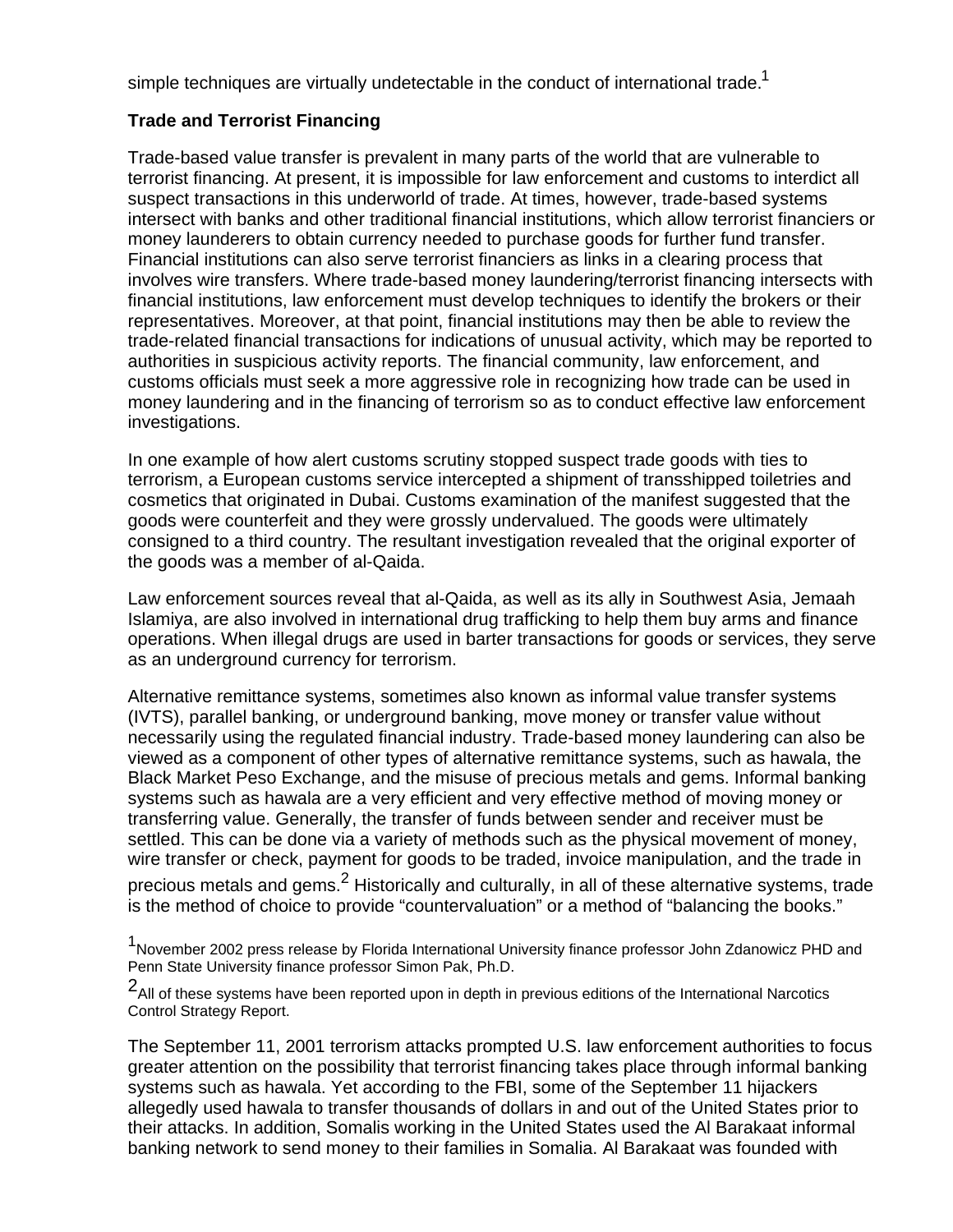significant investment from Usama bin Laden. Al Barakaat's worldwide network was reportedly also channeling several million dollars a year to and from al-Qaida.

It is readily apparent that criminal organizations the world over use value transfer and asset concealment systems that are culturally indigenous and avoid government scrutiny. Recent reports indicate that terrorist organizations increasingly use cash or have shifted resources into assets such as gold and diamonds and other untraceable commodities to avoid financial institutions' transparency networks. According to a September 2002 United Nations Security Council letter, al-Qaida was believed to have converted some of its assets into gold and diamonds. According to Global Witness, a nongovernmental organization, British forces in Afghanistan found an al-Qaida training manual that describes techniques for the smuggling of gold. Press reporting has detailed the use of gold, diamonds, tanzanite and other precious commodities by terrorist groups.<sup>1</sup>

1The reference above to al-Qaida and to the UN letter are noted in the GAO Report to Congress on "Terrorist" Financing-U.S. Agencies Should Systematically Assess Terrorists' Use of Alternative Financing Mechanisms," November, 2003.

#### *Black Market Peso Exchange—Trade and the Underground Economy*

One of the most prevalent methods of laundering money through trade in the Western Hemisphere is via the Colombian Black Market Peso Exchange or BMPE. This money laundering technique is used by Colombian drug trafficking organizations to convert U.S. drug dollars in the U.S. to Colombian pesos in Colombia without the inherent risk of smuggling the bulk currency across international borders. The placement stage of this money laundering technique frequently involves the evasion of U.S. Bank Secrecy Act reporting requirements.

In simple terms, Colombian cartels sell drug-related, U.S. dollars to black market peso exchangers in Colombia. Once this currency exchange has occurred, the trafficking organization has effectively laundered its money and is out of the BMPE process. The peso broker, on the other hand, must then launder the accumulated U.S. dollars in the United States. The peso broker uses a variety of methods to place the U.S. narcotics proceeds into financial institutions. (For U.S. law enforcement, the "placement" stage in money laundering represents the best opportunity to identify and interdict money laundering.) The peso broker, operating in Colombia, thus has a pool of narcotics-derived funds in the United States to "sell" or "exchange" to legitimate Colombian importers. The funds are used to purchase trade goods such as cigarettes, electronics, and gold.

The U.S. Department of Treasury's Internal Revenue Service Criminal Investigation Division (CID) has an Illegal Source Financial Crimes Program that recognizes that money gained through illegal sources is part of the untaxed underground economy. The underground economy is a threat to the U.S. voluntary tax compliance system and undermines the overall public confidence in the tax system. The Internal Revenue Code generally states that all income is taxable, from whatever source it is derived. The IRS Narcotics Related Financial Crimes Program seeks to reduce the profits and financial gains of narcotics trafficking and money laundering organizations that comprise a significant portion of the untaxed underground economy. In the case of BMPE investigations, the IRS and other law enforcement agencies, such as the Immigration and Customs Enforcement Agency and the Drug Enforcement Administration, seek to disrupt a trade-based money laundering methodology that aims to legitimize the proceeds of narcotics trafficking by exchanging funds for trade items often found in the untaxed underground economy. U.S. and Colombian law enforcement and regulatory officials are continuing to cooperatively seek system-wide solutions to this problem that would break the importers' reliance on drug dollars to pay their international debts.